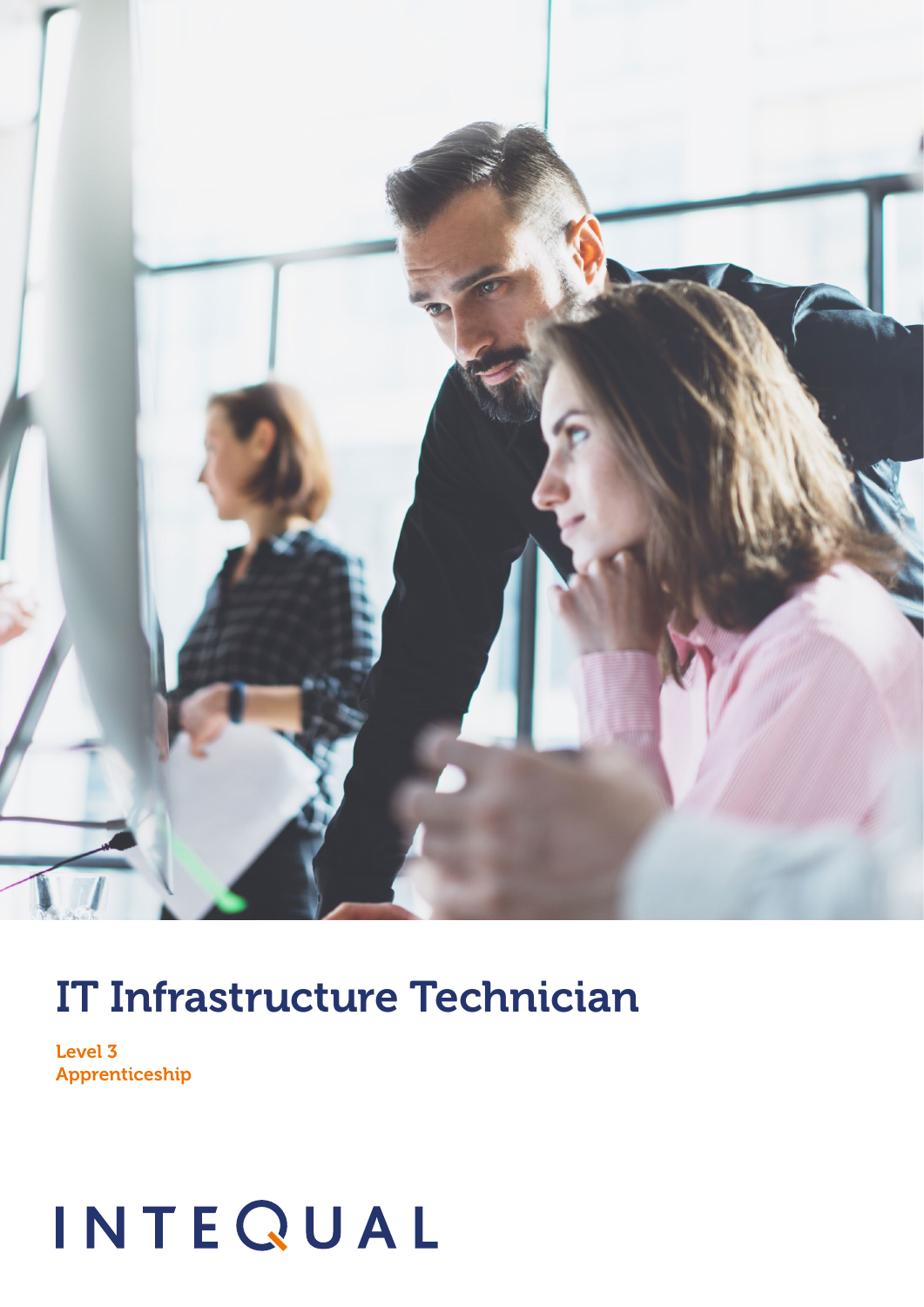### About us

#### At Intequal, we are specialists in the management and provision of top quality IT and digital apprenticeship programmes.

As a technology driven organisation, we have years of experience acquiring and training talent for all types and sizes of organisations. Our apprenticeships provide real-time work and learning experience opportunities in various industry sectors and our programmes include globally recognised professional qualifications from Microsoft and CompTIA.

Working closely with business, we deliver our apprenticeships through interactive instructor-led online learning sessions via Skype. These act as a virtual classroom conducted twice weekly within the workplace with a fully qualified trainer.

#### Our blended training delivery enables:

- · Increased productivity workbased study · Instant application of knowledge to role
- · Dedicated Pathway Planner to provide study support · Employer-led training tailored to business needs
- -

### Infrastructure Technician

#### Level 3 Apprenticeship Programme Summary

The aim of the programme is to provide the skills and knowledge required to begin a career in IT as an Infrastructure Technician or similar role. The duration of this apprenticeship programme is typically 14-16 months delivered in a blend of online/offline methods whilst staying within the workplace. This apprenticeship is also recognised for entry onto the Register of IT Technicians upon completion and enables progression to Level 4 if desired.

#### Career Pathways



#### Programme Comprises

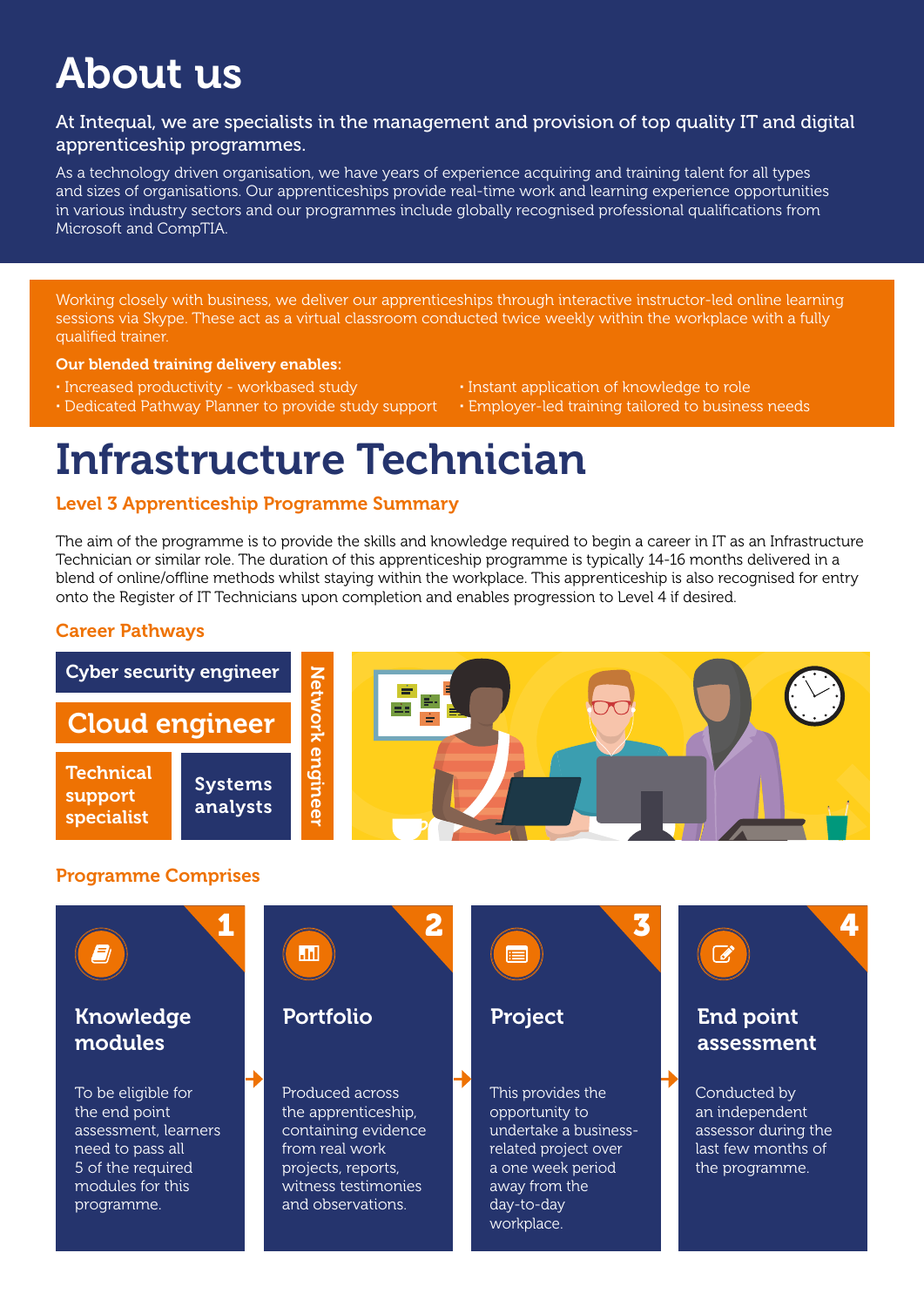## Study modules

#### MTA Networking Fundamentals Certification

- develops an understanding of wireless networking, IP addressing, wide area and local area networks, routers, switches, and the OSI model.



| <b>Key Topics</b> | $\bullet$ | Networking infrastructures |
|-------------------|-----------|----------------------------|
|                   |           | Network hardware           |
|                   |           | Protocols and services     |

#### Microsoft 365 Fundamentals

- develops fundamental skills and knowledge of Microsoft 365 cloud services.



| <b>Key Topics</b> | • Cloud concepts<br>Microsoft 365 services<br>Security, compliance, privacy & trust in<br>Microsoft 365<br>Microsoft 365 pricing & support |
|-------------------|--------------------------------------------------------------------------------------------------------------------------------------------|
|-------------------|--------------------------------------------------------------------------------------------------------------------------------------------|

#### Coding & Logic

- enables recognition of a variety of coding and logic features to provide support to users, improve productivity and to troubleshoot problems relating to infrastructure.



| Web page development | <b>Key Topics</b> | Command line scripting<br>$\bullet$<br>Coding and language<br>Application lifecycle management<br>$\bullet$<br>Algorithms and data structures<br>$\bullet$ |
|----------------------|-------------------|------------------------------------------------------------------------------------------------------------------------------------------------------------|
|----------------------|-------------------|------------------------------------------------------------------------------------------------------------------------------------------------------------|

#### Mobile & Operating Systems

- provides an understanding of current operating systems and secure deployment of remote mobile devices.



Key Topics • Benefits of current operating systems Remote operation, deployment and secure integration of mobile devices

#### Business Processes

- provides an understanding of the business processes and information security requirements to support IT operations.



| <b>Key Topics</b> | Business processes and information security<br>requirements |
|-------------------|-------------------------------------------------------------|
|                   | IT skills and services business operations                  |